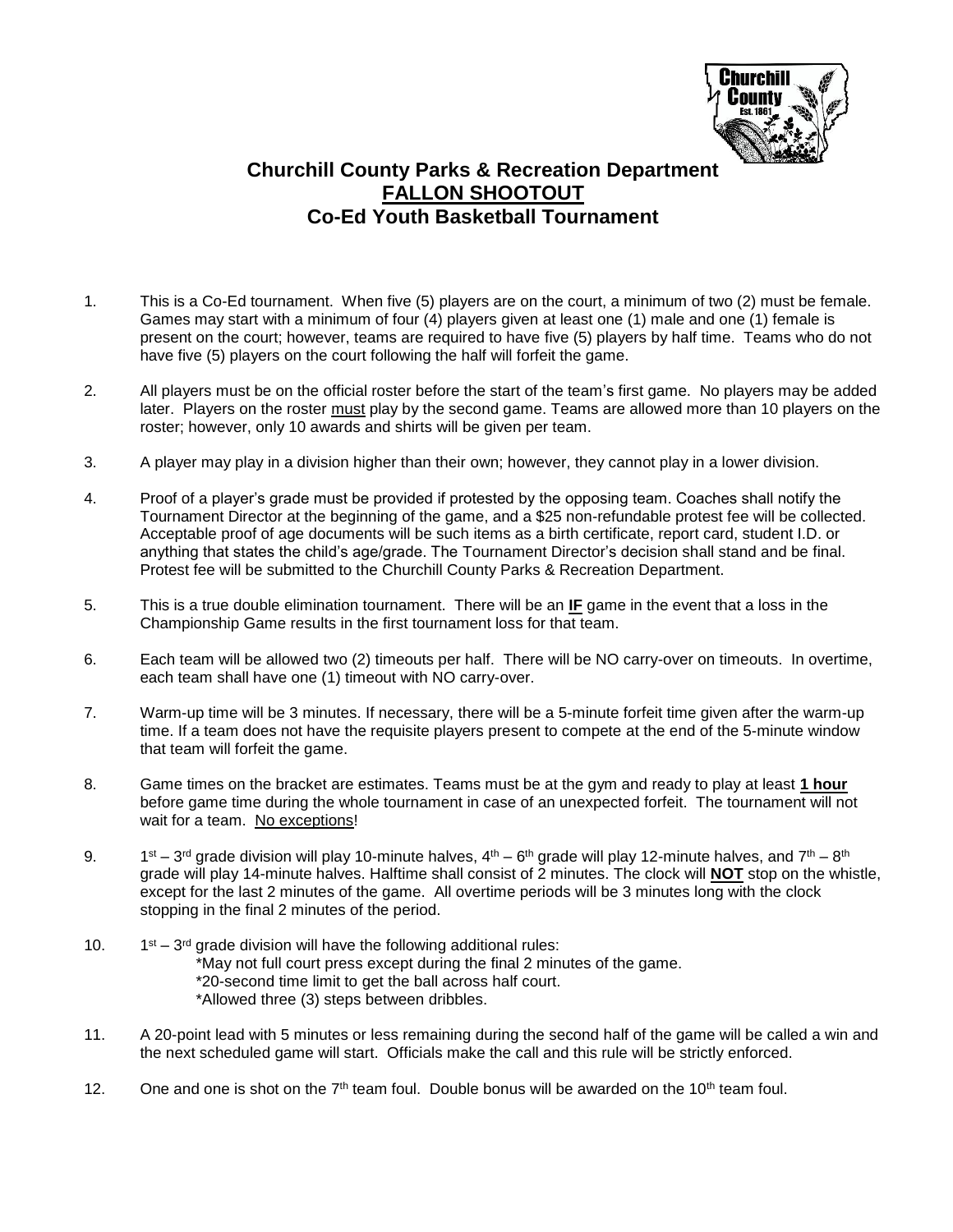13. 1<sup>st</sup> technical foul - player will sit out for 2 minutes 2<sup>nd</sup> technical foul - player will be out for the rest of the game 3<sup>rd</sup> technical foul – player will be ejected from the tournament.

> Technical fouls are cumulative across games. Any player ejected from the tournament may be asked to leave the gymnasium at the discretion of the Referee(s) and the Tournament Director. No foul language or improper behavior will be tolerated. Referees are volunteers and all calls are final.

- 14. Any player receiving a technical foul will not be eligible for individual post-tournament awards.
- 14. No arguing with the Referee(s) will be tolerated. If a coach argues with an official and is ejected, the game will stop and the coach must leave the gym before it resumes. Coaches given two technical fouls in a game will be ejected. The coach may be allowed to continue coaching his/her team's next regularly scheduled game at the discretion of the Tournament Director.
- 15. Fighting will not be tolerated during the entire tournament. Any players or coaches involved in a fight will be ejected from the tournament and required to leave the gymnasium for the duration of the event.
- 16. Derogatory, insulting, or offensive comments from spectators will not be tolerated and may be cause for removal from the gymnasium. This applies to tournament participants, coaches, and players acting as spectators for games in which they are not directly competing.
- 17. Spectators and Tournament Participants who are not actively involved in a game are expected to refrain from disruptive activities during play. This may include bouncing balls, walking on the court, or any activity that may potentially interfere with the game in progress.
- 18. The court is NOT open for free shooting or practice during time outs, half time, or in between games. The only people permitted on the court during these times are the teams currently competing.

The Churchill County Parks & Recreation Department, coaches, referees, and volunteers are not liable for any damages, lost/stolen articles, or injuries sustained during the tournament on or off the court.

Coaches, players, and spectators are expected to provide reasonable care with regard to the facilities being used (gym, locker rooms, restrooms, and landscaping). This includes disposal of trash and waste in appropriate receptacles. Food will be allowed in the gymnasium. Players may have water or sports drink in plastic containers only.

## **Coaches: We ask your assistance in keeping the team's bench area clean.**

It is the coach's responsibility to make sure that their players are aware of all rules, as well as the player's conduct on and off the court. **Those who are not competing in the next game must stay off the court during & between games. This enables teams to warm up without interference.**

**No Alcohol or Drugs Allowed on the premises** – Churchill County Parks & Recreation enforces an Alcohol & Drug Free Environment.

## **GOOD LUCK AND HAVE FUN!**